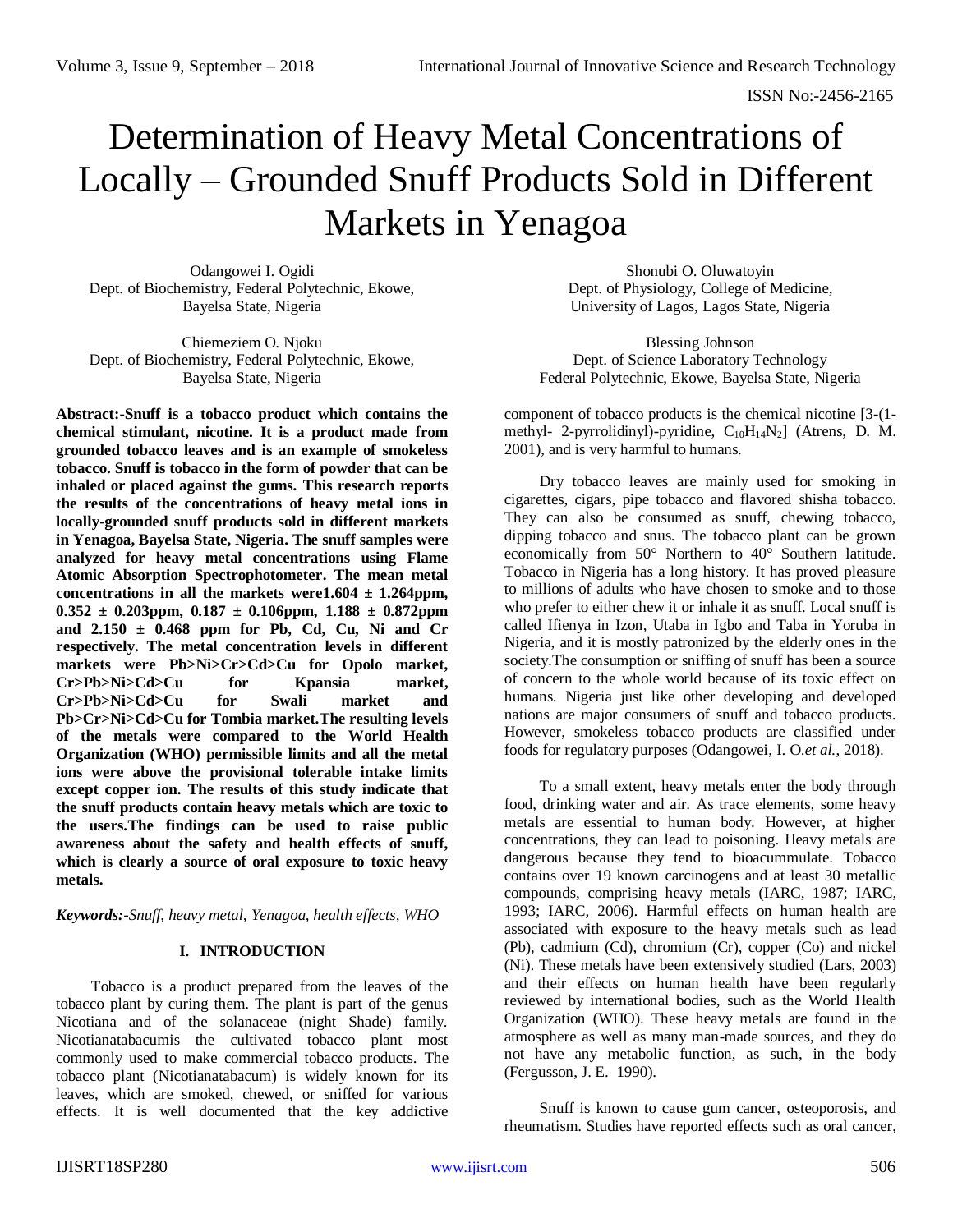ISSN No:-2456-2165

*C. Sample Analysis*

The heavy metal concentrations were determined using Flame Atomic Absorption Spectrophotometer. Appropriate quality assurance procedures and precautions were taken to ensure reliability of results. Samples were carefully handled to avoid cross-contamination.All chemicals used were of analytical grade; all plastic-and-glassware were washed, rinsed severally with tap water, and then soaked in 5% HNO<sub>3</sub> solution for a minimum of 24 hours. They were rinsed severally with deionized water before use. Blank samples of deionised water were run to calculate the limits of detection and limits of quantification. Blank procedural reagent samples were also used to subtract the results of all tested metal standards and samples injected into the flame atomic Adsorption spectrophotometer and the results were calibrated.

**III. RESULTS**

| Snuff      | Heavy Metal concentration (ppm) |                |                |       |       |
|------------|---------------------------------|----------------|----------------|-------|-------|
| Samples    | P <sub>b</sub>                  | C <sub>d</sub> | Сu             | Ni    | Cr    |
| Opolo      | 1.264                           | 0.282          | 0.145          | 0.974 | 0.468 |
| Market     |                                 |                |                |       |       |
| Kpansia    | 1.604                           | 0.255          | 0.106          | 0.955 | 2.150 |
| Market     |                                 |                |                |       |       |
| Swali      | 1.444                           | 0.352          | 0.186          | 1.188 | 2.133 |
| Market     |                                 |                |                |       |       |
| Tombia     | 1.306                           | 0.203          | 0.187          | 0.872 | 0.932 |
| Market     |                                 |                |                |       |       |
| <b>WHO</b> | 0.3                             | 0.1            | $\mathfrak{D}$ | 0.02  | 0.05  |
| Standard   |                                 |                |                |       |       |

Table 1.The mean heavy metal concentrations of Snuff products sold in different markets in Yenagoa.

 $\triangleright$  Abbreviations: WHO= World Health Organization, ppm= part per million.



Fig.1:- Levels of heavy metal concentrations in the snuff samples

leukoplakia, immune dysfunction, periodontal diseases, decreased sperm viability, and perinatal mortality (Hannan, M. A. et al., 1986; Allard, W.F.et al., 1999; Alsanosy, R.M. 2014; Makrami, R. M.et al., 2015). The toxicity of some metals found in tobacco has also been reported. The role of copper (Cu) in submucous fibrosis in vitro has been shown earlier (Trivedy,C. et al., 2001) and it was noticed that Cu in snuff may be responsible for the fibrosis in mouth cavities. Early symptoms of chronic Cu poisoning include precancerous oral lesions (leukoplakia-small white patches) and sores in the mouth or tongue, followed by oral submucous fibrosis and difficulty in opening the mouth fully.Cu may cause free radical-induced lung injury. Lead is particularly dangerous for the younger age group, as chronic exposure resulting in the lowering of the IQ and its poisoning effect on the brain may not be reversible (IARC, 2006; Raghunath, R. et al., 1997; Khandekar, R. N. 1984).Pb levels have been associated with elevated blood pressure (ATSDR, 2007). Excessive doses of Cd are known to cause lung and bone damage, and increased blood pressure(IARC, 1993) and causation of cardiovascular disease(IPCS, 1992; ATSDR, 1997; Jarup, L.et al., 1998). Cd in smokeless tobacco has been shown to be associated with arterial disease (Navas-Acien, A.et al, 2004; Pappas, R. S.et al., 2008). Nickelcauses dermatitis and oral allergic sensitizations (Ruegger, M. S. 1995; Kelleher, P. et al., 2000). Oral allergic contact dermatitis is known to be caused by Cr(VI) (Moller, D. R.et al., 1986). Toxic metals in tobacco products are either from the tobacco leaves or as contaminants introduced during either the pre-harvesting treatment (e.g. from fertilizers and pesticides) or from the post-harvest additives (e.g. from preservatives) (Iskander, F. Y.1986). The objective of this study is to determine the concentrations of heavy metal ion in locally grounded snuff products sold in different markets in Yenagoa, Bayelsa State, Nigeria.

### **II. MATERIALS AND METHODS**

### *A. Study Area*

The study area (Yenagoa), is the State Capital Territory of Bayelsa State. It is a wet land located on the southernmost part of Nigeria. It has a deltaic landmass, and characterized by shallow aquifer with several networks of creek and creeklets. Residents of this homogenous Ijaw city are lovers of commerce. Every day, including Sunday, is a market day in some communities in the metropolis**.**It has a well-organized and mapped out market called Swali market and other smaller community markets.

# *B. Collection of Samples*

Four (4) different samples of locally- grounded snuff were obtained from different markets in Yenagoa, Bayelsa State namely; Kpansia, Opolo, Swali and Tombia Markets. The samples were collected in sterile sample bottles and conveyed to the chemistry Laboratory of the Niger Delta University, Wilberforce Island Bayelsa State for heavy metal analysis.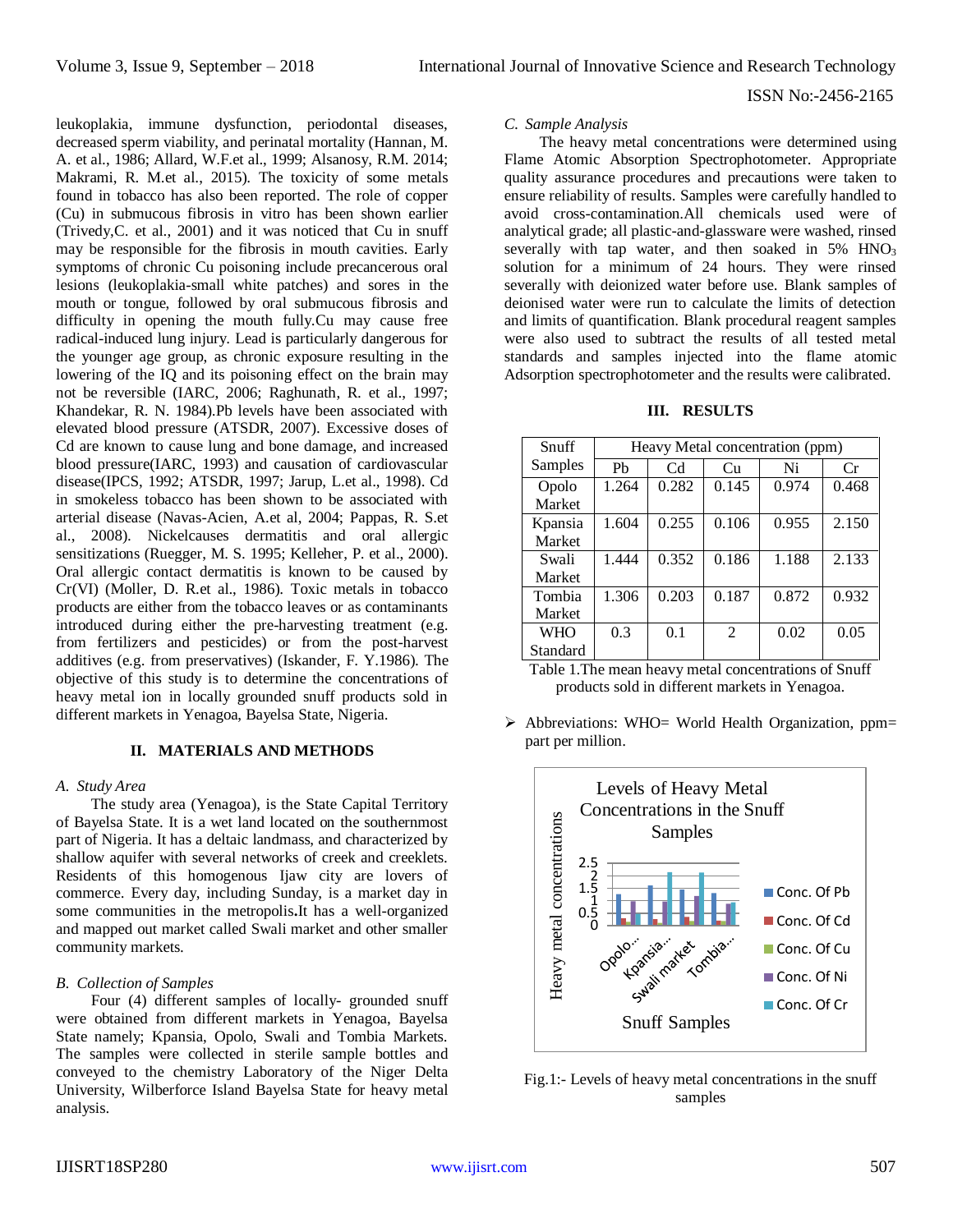### **IV. DISCUSSION**

Detectable levels of lead, cadmium, copper, nickel and chromium were analyzed in locally-grounded snuff samples. The average metal concentrations in the different market samples reported were  $1.604 \pm 1.264$ ppm,  $0.352 \pm 0.203$ ppm,  $0.187 \pm 0.106$ ppm,  $1.188 \pm 0.872$ ppm and  $2.150 \pm 0.468$  ppm for Pb, Cd, Cu, Ni and Cr respectively (table 1). The highest metal concentration levels in different markets followed the order Pb>Ni>Cr>Cd>Cu for Opolo market, Cr>Pb>Ni>Cd>Cu for Kpansia market, Cr>Pb>Ni>Cd>Cu for Swali market and Pb>Cr>Ni>Cd>Cu for Tombia market (figure 1). These findings are in agreement with previous studies (Chiba, M. and Masironi, R. 1992; Bhisey, R. A. 2012).

From the result it shows that lead was highest in Opolo and Tombia markets and is higher than World Health Organization (WHO) permissible limits as shown in Table 1. The retention of Pb in the body leads to an increased blood Pb level, thereby impacting the hematic and immune system. Lead is particularly dangerous for the younger age group, as chronic exposure resulting in the lowering of the IQ and its poisoning effect on the brain may not be reversible (IARC, 2006; Raghunath, R. *et al.*, 1997; Khandekar, R. N. 1984). Pb levels have been associated with elevated blood pressure (ATSDR, 2007).

Cadmium concentrations from the result was found higher that the WHO permissible level in all markets. Excessive doses of Cd are known to cause lung and bone damage, and increased blood pressure (IARC, 1993) and causation of cardiovascular disease (IPCS, 1992; ATSDR, 1997; Jarup, L.*et al*., 1998). Cd in smokeless tobacco has been shown to be associated with arterial disease (Navas-Acien, A.*et al*, 2004; Pappas, R.S.*et al*., 2008). The following oral exposure of Cd is likely to depend on physiological status, such as age and levels of Fe, Ca, and Zn stored in the body. It is possible that the source of metals may be due to the addition of various ingredients. Certain spices, such as mint, saffron, etc., used in the flavoring of snuff might also contribute to the heavy metal content (Pappas, R.S. *et al.*, 2008).

Copper is an essential and beneficial element in human metabolism. A safe and adequate range of intake was established in 1980 for copper with a range of 2 to 3 mg/day (Turnlund, J. R. 1988). The Cu levels were found to be below the WHO permissible limits in all markets.Chromium levels from the results shows highest in Kpansia and Swali markets and was higher than the WHO permissible limits. Oral allergic contact dermatitis is known to be caused by Cr(VI) (Moller, D. R. *et al.*, 1986).Nickel levels from the results are higher than WHO permissible limits. Ni causes dermatitis and oral allergic sensitizations (Ruegger, M.S. 1995; Kelleher, P. et al., 2000). Toxic metals in tobacco products are either from the tobacco leaves or as contaminants introduced during either the pre-harvesting treatment (e.g. from fertilizers and pesticides)

or from the post-harvest additives (e.g. from preservatives) (Iskander, F. Y. 1986). General toxicity and carcinogenicity are characteristic of heavy metals. Because of their high toxicity, Cd, Cr, and Pb are ranked among the foremost metals of public health concern (Tchounwou, P.B. et al., 2014).

# **V. CONCLUSION**

This study shows that the snuff samples contain heavy metals above permissible limits prescribed by the World Health Organization which constitute a significant contributor of heavy metal intake in the consumers.The present work has demonstrated the need of establishing a national regulatory framework for the levels of trace metals in the product (snuff). It is hoped that these results could serve as a guide in decision making and formulation of policies on the local production/preparation and consumption of snuff. There is also need for further studies to ascertain other toxic metals in snuff products and to evaluate the potential risk to human.

#### **REFERENCES**

- 1. Allard, W.F., DeVol, E.B. &Te, O.B. (1999). Smokeless tobacco (Shamma) and oral cancer in Saudi Arabia.Community Dent Oral Epidemiol, 27, 398-405.
- 2. Alsanosy, R. M. (2014). Smokeless Tobacco (Shammah) in Saudi Arabia: A Review of its Pattern of Use, Prevalence, and Potential Role in Oral CancerChemistry and toxicology of smokeless tobacco. Asian Pac J Cancer Prev, 15, 6477-83.
- 3. Atrens, D.M**.** (2001) Nicotine is an additive substance: a critical examination of the basic concepts and the empirical evidence. J. Drug Issues.32, 325–394.
- 4. ATSDR, (1997) Agency for Toxic Substances and Diseases Registry. Toxicological Profile for Cadmium. Draft for public comment. Department of Health and Human Services, Public Health Service, Atlanta.
- 5. ATSDR,(2007). Toxicological Profile for Lead.2007; 31:21–169. Available: http://www.atsdr.cdc.gov/ToxProfiles/tp13.pdf. [accessed on:8 August 2018].
- 6. Bhisey, R. A. (2012). Chemistry and toxicology of smokeless tobacco.Indian J Cancer, 49, 364-72.
- 7. Chiba, M. &Masironi, R. (1992). Toxic and trace elements in tobacco and tobacco smoke. Bull World Health Organ, 70, 269-75.
- 8. Fergusson, J.E. (1990).The Heavy Elements: Chemistry, Environmental Impact, and Health Effects*.* Pergamon Press, Oxford.
- 9. Hannan, M.A., E1-Yazigi, A., Paul, M., et al (1986). Genotoxicity of 'Shamma', a chewing material suspected of causing oral cancer in Saudi Arabia. Mutat Res, 169, 41-6.
- 10. IARC Monographs (1987) Tobacco Products, Smokeless. Suppl.7. International Agency for Research on Cancer: Evaluation of Carcinogenic Risks to Humans. Overall